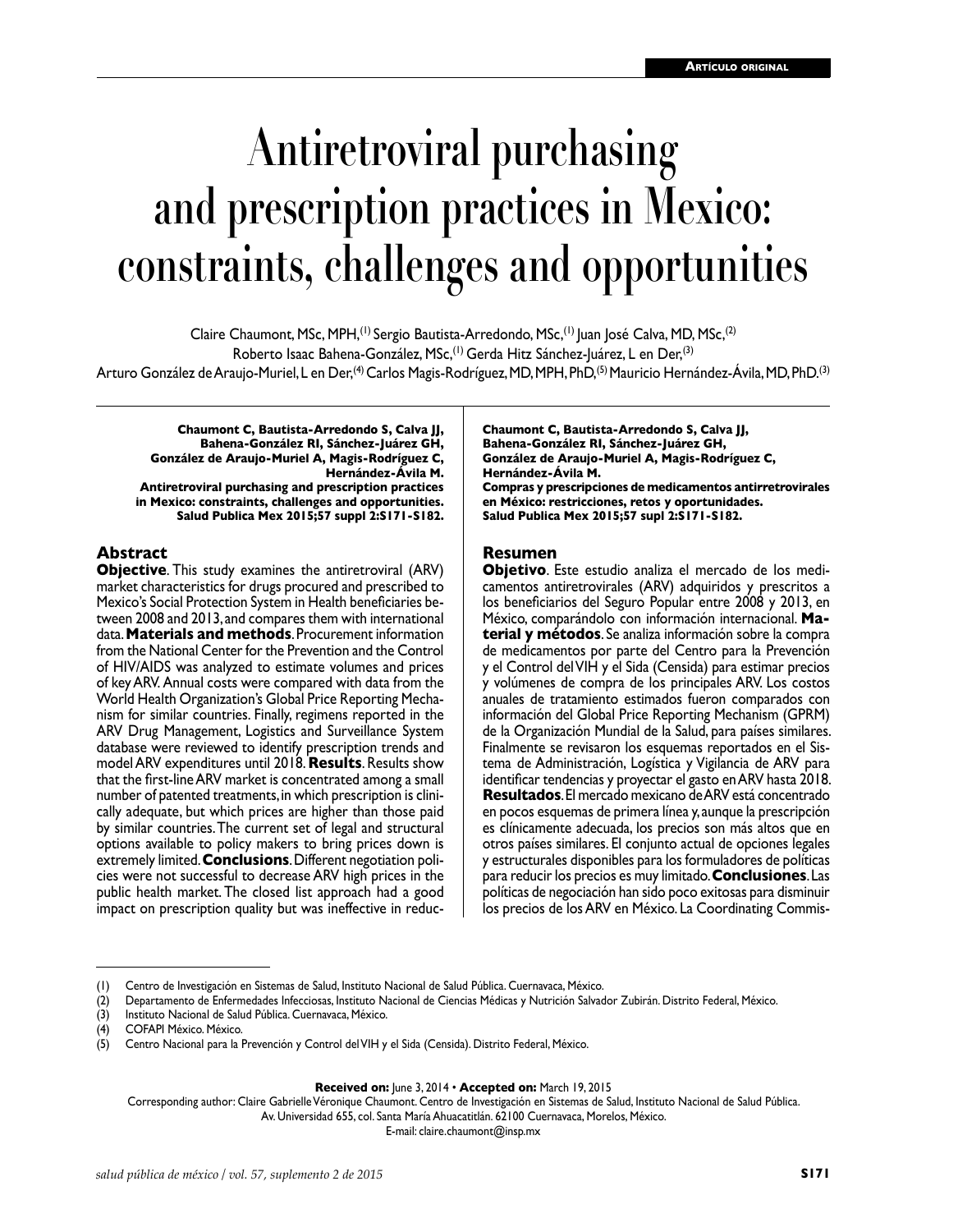ing prices. The Coordinating Commission for Negotiating the Price of Medicines and other Health Supplies also failed to obtain adequate prices. To maximize purchase efficiency, policy makers should focus on finding long-term legal and political safeguards to counter the high prices imposed by pharmaceutical companies.

Key words: HIV; anti-retroviral agents; pharmaceutical policy; Mexico; Latin America

sion for Negotiating the Price of Medicines and other Health Supplies y la integración de las guías de tratamiento han tenido impacto significativo en la calidad de la prescripción, pero moderado en la reducción de precios. Por ello es necesario buscar garantías jurídicas y políticas a largo plazo para hacer frente a los altos precios de los ARV.

Palabras clave:VIH; antirretrovirales; políticafarmacéutica; México; América Latina

#### **HIV/AIDS and antiretroviral drugs in Mexico**

Since the first case of AIDS was diagnosed in Mexico in 1983, national authorities have developed and strengthened an organized response to address this threat. Antiretroviral drugs (ARV) universal coverage in Mexico was achieved in a staggered fashion: it was first introduced in 1997 for formal employees covered by public social security institutions and subsequently in 2003 for the rest of the population covered by the System for Social Protection in Health (SPSS, in Spanish), a comprehensive insurance covering a basic package of services, known as *Seguro Popular*. Between 2003 and 2012, coverage rose from 64 to 85% of the estimated total number of persons with HIV, including those still unaware of their serological status.<sup>1</sup>

The Mexican health system includes various statecontrolled social security institutions that provide integral healthcare and social services to workers in the formal sector, including the Mexican Social Security Institute (IMSS), the Institute for Social Security and Services for State Workers (ISSSTE), specific funds for the army, the police and the national petroleum agency. In addition, the Ministry of Health and State Health Secretariats (SSa/SeSa) manage clinics and hospitals, accessed by the uninsured population as well as, since 2003, SPSS beneficiaries.<sup>2,3</sup>

In 2012, 71 599 individuals receive ARV through public channels, out of which almost 60% receive it through the SPSS and 30% through the IMSS.<sup>1</sup> Others patients receive it through the remaining public institutions. Although the country's HIV/AIDS response is coordinated at national level, in effect each public health institution finances and operates its own separate care program with its own ARV supply chain. As part of the SPSS, ARV are financed by the Fund for the Protection Against Catastrophic Expenditures (FPGC), which covers high complexity interventions for SPSS beneficiaries while their procurement, purchase and distribution are managed by the National Center for the Prevention and

the Control of HIV/AIDS (Censida in Spanish), based on patients' prescription history (figure 1). SSa/SeSa hospitals and stand-alone HIV/STI clinics, known as Capasits, receive ARV from the national level, but can't purchase drugs themselves. Despite these independent financing, procurement and distribution processes, clinical guidelines regarding ARV dispensation for first, second and third line treatments are nationally defined and followed by clinicians across all public institutions.

# **ARV spending, the Coordinating Commision for Negotiating the Price of Medicines and other Health Supplies (CCNPM) and the closed formulary approach**

Today, ARV drugs still account for a large part of treatment costs of HIV patients.4,5 In the Latin American and Caribbean region, the Pan-American Health Organization indicates that in 2009-2010, spending on ARV drugs accounts on average for roughly 75% of the care and treatment budget and 46% of the total HIV budget of the average country of the region.<sup>6</sup>

A major cost driver is often the relatively high prices of ARV paid by public authorities. At global level, dramatic price reductions have been observed in recent years.7,8 But middle-income countries have not benefited from this trend as much as their lower-income countries counterparts, and Mexico is no exception to this.<sup>9-11</sup> In 2012, Mexico's annual cost of regimen per patient was estimated at five times the median cost (352 US dollars or USD) of 17 LAC countries studied —a difference only partly explained by the different regimens chosen by countries for first, second and third line of treatment.4 In addition, before 2008, prices paid by the Mexican government were on average eight times higher than prices paid by other upper middle income countries for similar drugs.<sup>12</sup>

In order to address this price gap, in 2008, the Mexican government created the CCNPM. The main duty of this Committee, which groups the most important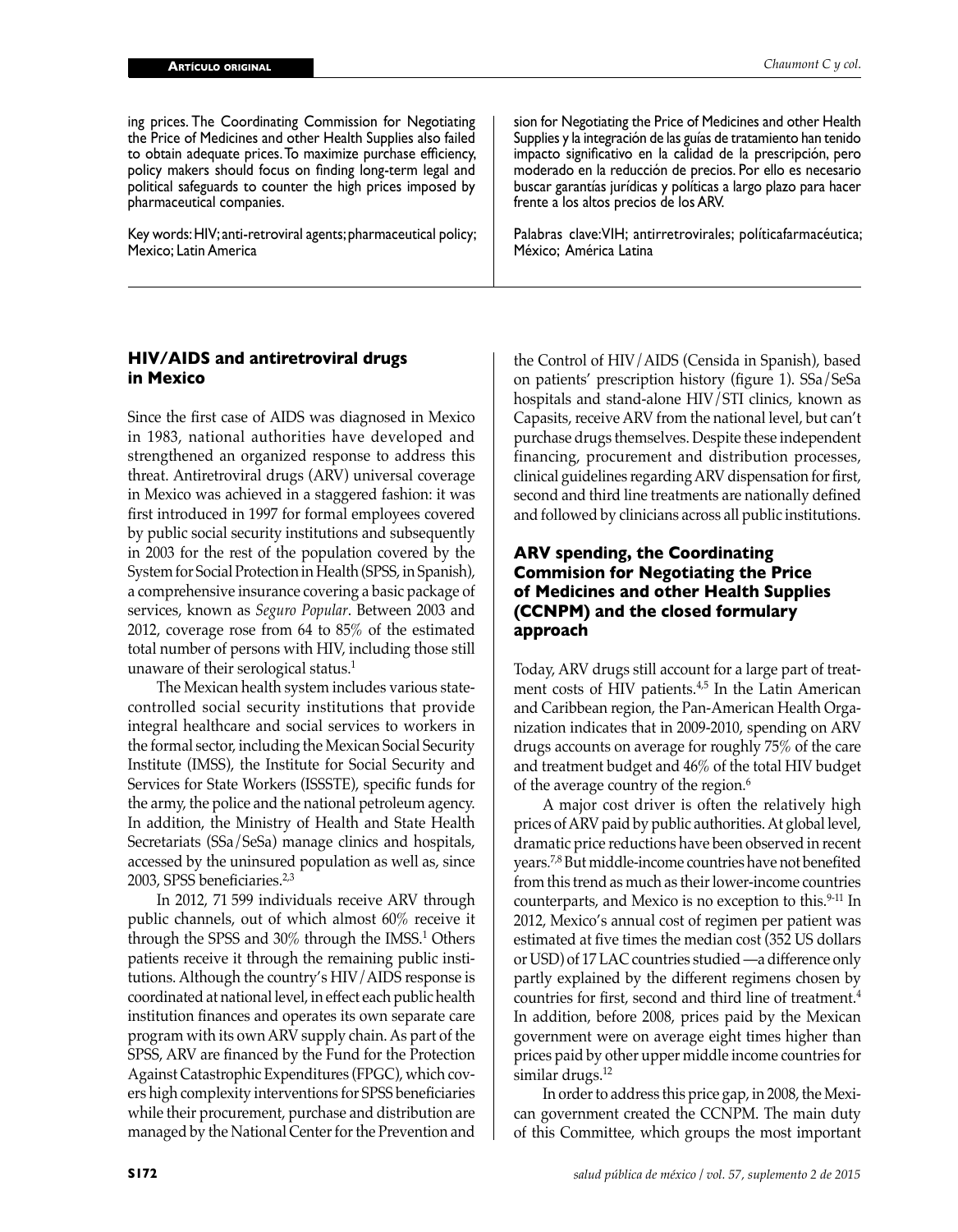

SALVAR: Management, Logistics and Surveillance System ISSSTE: Institute for Social Security and Services for State Workers PEMEX: National Petroleum Agency SEDENA: Army SEMAR: Navy



public actors at national level, was to carry out price negotiations with pharmaceutical companies for various patented products, including antiretroviral drugs. Initially substantial reductions were obtained: annual direct savings obtained across all public expenditures on patented medicines since 2008 was estimated to be USD 355 million.<sup>13</sup> However, more recently, concerns have been raised that the CCNPM's work might not be effective to obtain further discounts in ARV prices.<sup>10,11</sup>

In addition, since 2009, Censida can only purchase drugs included in a nationally approved closed formulary, except in enforcement or appeal cases or with specific authorizations. Drugs included in this list are selected by a national committee, based on clinical guidelines.14 This approach is expected to improve prescription practices, but also to contain costs.<sup>15</sup>

# **Current and future challenges linked to HIV/AIDS in Mexico**

Furthermore, several trends linked to how ARV drugs are administered and purchased can have a profound impact on ARV expenditures.

First, the differential pricing structure introduced in recent years by pharmaceutical companies to provide ARV medicines to low-income countries at prices systematically lower than those in high-income countries, led to the disappearance of standardized discount programs for middle-income countries such as Mexico. It creates an arbitrary division between countries and/ or markets, as no international norm exists regarding what criteria should be used to determine which country should obtain lower prices.16 For example, until 2013,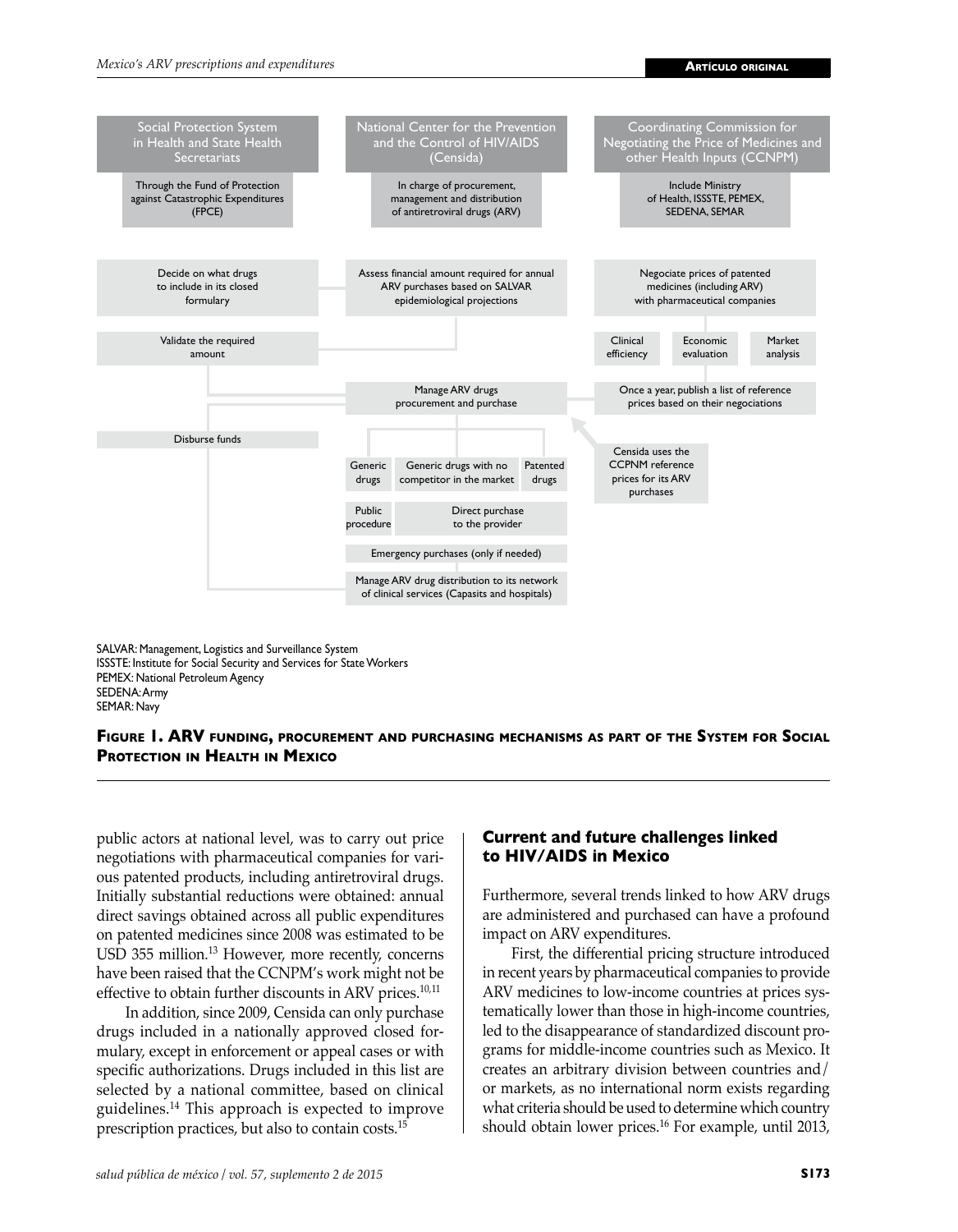Bristol-Myers (BMS) included all sub-Saharan countries except Southern African countries in its category 1, leading these latter countries to pay more for BMS secondline drug Atazanavir than other countries with lower HIV prevalence and sometimes, higher income.<sup>5,16,17</sup>

Second, the implementation of the 2014 Mexican clinical guidelines, which build upon and exceed the 2013 World Health Organization's (WHO) clinical guidelines by expanding eligibility for ARV to all persons diagnosed with HIV regardless of CD4 threshold or clinical symptoms will mean that more people living with HIV (PLHIV) will be in need of antiretroviral therapy (ART) in coming years.<sup>14,18</sup> WHO's new guidelines also strongly recommend the use of Fixed Drugs Combinations (FDG) for their numerous advantages in terms of prescription practices, patient adherence and drug resistance. These newer products are usually more expensive and widely patented, leading to more pressures on national budgets for HIV/AIDS.<sup>19</sup>

These changes place a threat on a system already stretched to the limit. Projections show that the sustainability of ARV provision for both IMSS and the SPSS could be problematic in coming years.<sup>20</sup> In 2011, spending related to HIV/AIDS accounted for 32.4% of the FPGC's total spending.<sup>21</sup>

The objective of this paper is to estimate the budget allocated to ARV drugs in Mexico from 2008 to 2013 and to contextualize it within the market characteristics of ARV drugs in Mexico. Six years after the creation of the CCNPM, it is essential to understand the market characteristics of ARV purchases in Mexico in order to design effective policies to contain further budget increase, respond to the needs of the Mexican population, and maintain universal access to ARV treatment for persons with HIV.

# Material and methods

We developed a multi-layered methodology to approach this research question. First, procurement and price information provided by Censida was used to analyze trends in volumes and prices of main patented and generic drugs purchased for the SPSS. We reviewed the list of prices for each type of drugs negotiated by the CCNPM between 2007 and 2012 as well as the description of all ARV transactions undertaken by Censida between April 2010 and March 2012 (which corresponds to the government's fiscal years). In order to compare prices between different presentations and dosages, we calculated the average annual cost per year of treatment for each type of drug, using most recent WHO guidelines.<sup>13</sup> All figures were converted to US dollars using the average exchange rate USD/MXN for

the year of analysis and deflated to 2010 US dollars. It is worth noting that the reference prices negotiated by the CCNPM apply to all public purchases of patented ARV.

Second, we performed an analysis of the antiretroviral regimens reported in the ARV Drug Management, Logistics and Surveillance System (SALVAR) database,  $^{22}$ a national database used to monitor ARV prescriptions among SPSS patients, to investigate whether ARV expenditures could be explained by poor clinical prescription practices. We reviewed the last prescription registered per patient, per year, between 2008 and 2013 to identify prescription trends. In addition, we analyzed prescription patterns at one specific point in time (September 30, 2013) to determine the proportion of prescriptions that were consistent with current clinical guidelines.

Third, we compared annual costs of ARV for Mexico with comparable data from countries with similar income levels between 2007 and 2013. For this purpose, we used information from the WHO's Global Price Reporting Mechanism (GPRM), which contains information on procurement transactions of drugs and diagnostic tests for HIV, TB and Malaria, provided on a voluntary basis by international agencies, WHO regional offices and member countries. This analysis was performed for the eight most important patented drugs. To prevent overrepresentation of specific countries, we calculated an average procurement cost per year per country, weighted by transaction volumes. We calculated then an average procurement cost per World Bank income group.<sup>23</sup> Mexico was compared with upper-middle income countries (GNI per capita between USD 4 125 and 12 746).<sup>23</sup> Prices paid by high-income and low-middle income countries are also reported for information purposes. All results were converted to 2010 US dollars. Finally, it is important to note that transactions are reported in the GPRM database under different international commerce terms (Incoterms) meaning agreements in terms of transport, delivery, freight and insurance may vary, while in Mexico, prices negotiated by the CCNPM usually include the complete handling and distribution of the product. Estimations show these additional services usually represent between 3 to 15% of the *Ex Works* price —the initial price without any additional service.<sup>24</sup>

Finally, we modeled the evolution of ARV expenditure from 2008 to 2013, based on data from June 2008 to June 2013, from both the SALVAR database, and its quarterly bulletins.25 First, we projected the number of patients until June 2018, under two different scenarios: scenario 1 assumes that between 2013 and 2018, the number of patients will increase at a similar rate than between 2008 and 2013 (4%); scenario 2 assumes the rate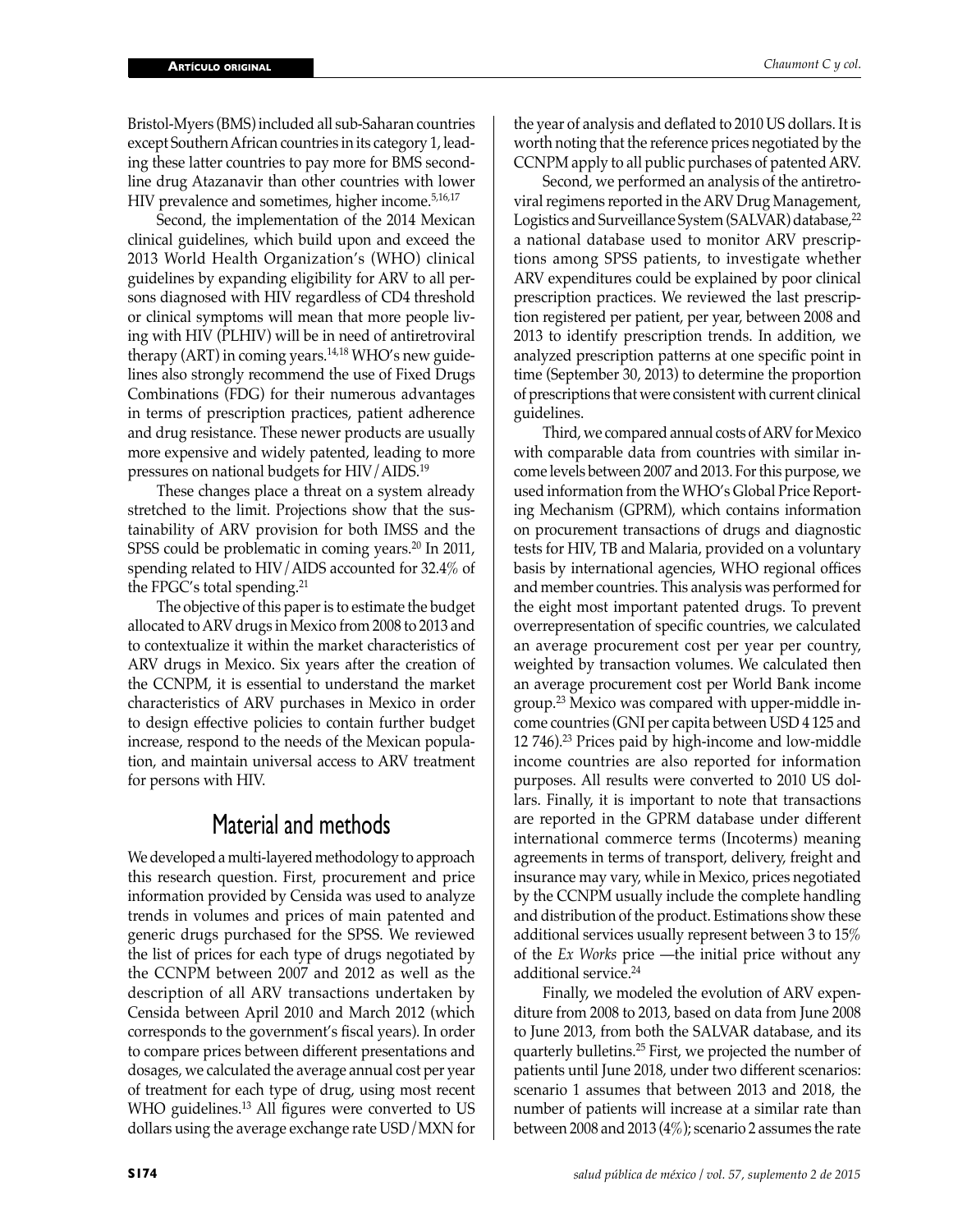would slowly decrease to reach 0% by 2018 —simulating that enrollment will slow down in future years as coverage reaches its maximum. Then, based on historical average annual ARV costs per patient registered in SAL-VAR between 2008 and 2013 (converted to US Dollars using average exchange rates for each given year), we projected future average annual ARV costs per patient until 2018. Results were presented in nominal terms. Combining our projections in terms of total number of patients and average costs per patient, we finally projected the total annual costs to be borne by the SPSS until 2018 to purchase ARV drugs.

Authorization to access data was granted by relevant authorities. No ethical approval was asked for, as the project only required secondary sources' analysis, and did not involve any human beings.

# **Results**

### **Current and future ARV expenditures**

Between 2010 and 2012, the FPGC, through Censida, spent a total of USD 400.39 million for the purchase of close to 3 million packages of antiretroviral medicines. ARV drugs purchased included 17 patented and 18 generic drugs, out of which seven were purchased through a competitive process and 11 were directly because of lack of multiple offerings in the market (table I). Patented drugs represented 83% of total expenditures for the period, and only eight patented drugs represented 78%. Price reductions obtained by the CCNPM between 2008 and 2013 were minimum, often similar or lower than the price reduction obtained in the sole year 2008 (table I).

#### **Table I ARV drugs procured by Censida in Mexico: total expenditures, volumes and estimated annual costs of treatment. 2010-2012\***

| Drug name                         |            |            | Expenditures<br>(in millions - 2010 USD) $\ddagger$ |             |    |            | Volume<br>(number of packages - in thousands) |                |
|-----------------------------------|------------|------------|-----------------------------------------------------|-------------|----|------------|-----------------------------------------------|----------------|
|                                   | 2010<br>\$ | 2011<br>\$ | 2012<br>\$                                          | Total<br>\$ | %  | 2012       | Total                                         | %              |
| Emtricitabine+Tenofovir           | 41.37      | 21.54      | 64.51                                               | 127.42      | 32 | 431.4      | 789.0                                         | 27             |
| Lopinavir+Ritonavir               | 21.75      | 5.34       | 32.66                                               | 59.74       | 15 | 175.8      | 288.3                                         | $\overline{0}$ |
| Atazanavir                        | 12.63      | 4.74       | 22.93                                               | 40.30       | 10 | 112.6      | 189.3                                         | 6              |
| Efavirenz+Emtricitabine+Tenofovir |            |            | 36.20                                               | 36.20       | 9  | 194.0      | 194.0                                         | $\overline{ }$ |
| Efavirenz                         | 6.91       | 9.14       | 1.56                                                | 17.61       | 4  | 49.3       | 482.5                                         | 16             |
| Ritonavir                         | 4.70       | 5.14       | 3.82                                                | 13.66       | 3  | 26.9       | 87.0                                          | 3              |
| Raltegravir                       | 2.72       | 3.23       | 3.45                                                | 9.39        | 2  | 7.8        | 9.1                                           |                |
| Tenofovir                         | 2.92       | 1.08       | 5.57                                                | 9.58        | 2  | 39.5       | 65.0                                          | 2              |
| Others - Patented drugs           | 4.59       | 3.68       | 8.34                                                | 16.60       | 4  | 46.2       | 107.1                                         | 4              |
| Others - Generic drugs            | 26.90      | 14.97      | 28.00                                               | 69.88       | 17 | 309.6      | 722.8                                         | 25             |
| Total                             | 124.50     | 68.85      | 207.05                                              | 400.39      |    | \$1 393.08 | \$2 944.14                                    |                |

|                                   |            |         |            |            |         | Estimated cost of treatment per year (2010 USD) $\frac{1}{2}$ |            | Variation        | Variation                                | Variation              |
|-----------------------------------|------------|---------|------------|------------|---------|---------------------------------------------------------------|------------|------------------|------------------------------------------|------------------------|
| Drug name                         | 2007<br>\$ | 2008    | 2009<br>\$ | 2010<br>\$ | 2011    | 2012<br>\$                                                    | 2013<br>\$ | (2007-2008)<br>℅ | (since 2008 or<br>most recent year)<br>% | (Total<br>period)<br>℅ |
| Atazanavir                        | 4 2 8 2    | 3 2 5 7 | 2 5 8 6    | 2731       | 2822    | 2 4 8 1                                                       | 2629       | -24              | -19                                      | -39                    |
| Efavirenz                         | 924        | 519     | 412        | 435        | 464     | 386                                                           | 402        | -44              | $-23$                                    | $-57$                  |
| Efavirenz+Emtricitabine+Tenofovir |            |         |            |            |         | 2 2 7 2                                                       | 2 3 4 5    |                  | -3                                       | $-3$                   |
| Emtricitabine+Tenofovir           | 3 5 6 5    | 2613    | 2075       | 2 081      | 2 2 7 1 | 820                                                           | 2014       | $-27$            | $-23$                                    | -44                    |
| Lopinavir+Ritonavir               | 5 5 7 1    | 4 7 7 3 | 3 3 6 8    | 3 1 7 3    | 2927    | 2447                                                          | 2 5 2 0    | $-14$            | $-47$                                    | -55                    |
| Raltegravir                       |            | 7445    | 5911       | 6 3 0 5    | 6451    | 5412                                                          | 5 3 6 8    |                  | $-28$                                    | $-28$                  |
| Ritonavir                         | l 015      | 957     | 714        | 719        | 704     | 618                                                           | 648        | -6               | $-32$                                    | -36                    |
| <b>Tenofovir</b>                  | 2 3 7 6    | 2 2 6 3 | 796        | 898        | 939     | l 719                                                         | 785        | -5               | $-21$                                    | $-25$                  |

\* Adjusted in USD 2010

‡ Expenditures are presented for 2010 to 2012

§ Annual costs of treatment are calculated using annual negotiated prices from the CCNPM between 2007 and 2013 and recommendations from the most recent WHO clinical guidelines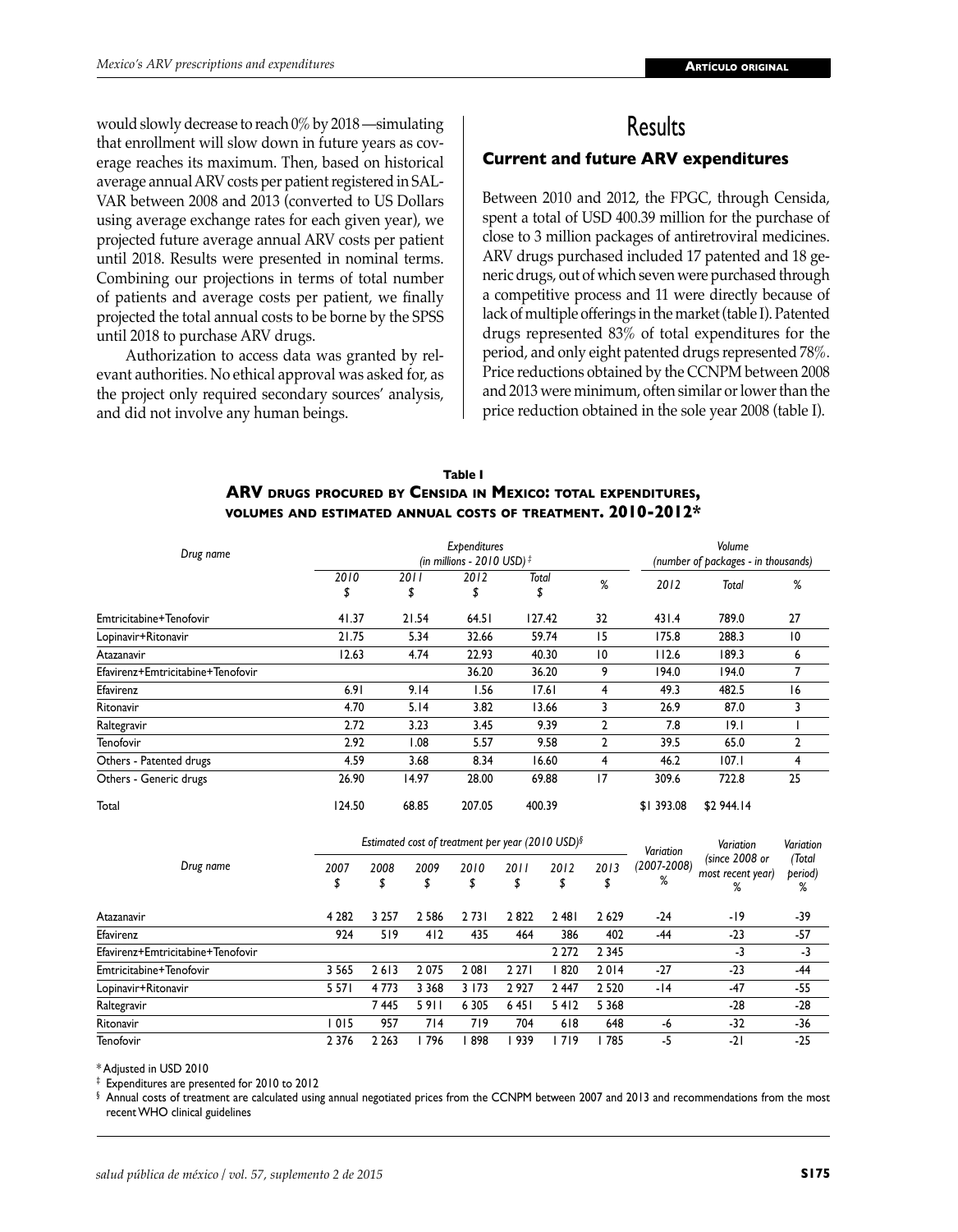#### **ARV prescriptions**

Prescription trends between 2008 and 2013 showed a clear tendency towards simplification. By September 30, 2013, the SALVAR database registers several different antiretroviral combinations prescribed to 53 357 registered patients, including first-second and third line treatments, salvage and switched/simplified regimens. Ninety percent of the total number of registered patients (48 282) received one of 22 main regimens (table II).

Of 48 282 patients, 35.5% were prescribed a regimen comprising a protease inhibitor. In 68% of all patients, a regimen comprising a single tablet of a 2-drug coformulated NRTI: Tenofovir/Emtricitabine (Truvada plus a third component) or a single tablet of a 3-drug combination (2-NRTI plus one NNRTI): Tenofovir/Emtricitabine/Efavirenz (Atripla) and in 18.4%, a regimen

comprising a single tablet of coformulated Lopinavir/ Ritonavir (Kaletra), were prescribed.

Among the 22 antiretroviral-combinations mostly prescribed in 2013, the following issues are worth highlighting:

First, all regimens could be labeled as highly active antiretroviral therapy. All, except one, were a 3-drug combination composed of a backbone of two nucleos(t) ide analogues reverse transcriptase inhibitors (NRTI) plus a third component (a non-nucleoside reverse transcriptase inhibitor or a Ritonavir-boosted protease inhibitor). The exceptional regimen was composed by three extended-activity antiretrovirals (Ritonavirboosted Darunavir plus Etravirine plus Raltegravir) commonly prescribed as a deep salvage regimen for heavily treated patients. Among patients infected with drug-susceptible virus and with optimal compliance,

| Table II                                                                                   |  |
|--------------------------------------------------------------------------------------------|--|
| Drugs prescribed in the SPSS scheme, reported in the SALVAR database in Mexico (2008-2013) |  |

| Main drug combinations prescribed to ART patients<br>in the public SPSS scheme in Mexico   | December<br>2008 | December<br>2009 | December<br>2010 | December<br>2011 | December<br>2012 | September<br>2013 |
|--------------------------------------------------------------------------------------------|------------------|------------------|------------------|------------------|------------------|-------------------|
| [Efavirenz 600 mg / Emtricitabine 200 mg / Tenofovir 300 mg ]                              | $\overline{10}$  | 15               | 16               | 59               | 5827             | 22 5 9 5          |
| [Emtricitabine / Tenofovir 300/200 mg] + [Lopinavir 200 mg / Ritonavir 50 mg]              | <b>1555</b>      | 2 3 4 4          | 2 9 8 2          | 3 5 5 7          | 3 9 5 7          | 4 6 7 0           |
| Atazanavir 300 mg + Ritonavir 100 mg (bottle) + [Emtricitabine / Tenofovir<br>300/200 mgl  | 1005             | 1685             | 2 4 6 3          | 3114             | 3651             | 4561              |
| Efavirenz 600 mg + [Abacavir / Lamivudine 600 mg/300 mg]                                   | 343              | 705              | 1021             | 1543             | 2 177            | 3 3 3 4           |
| Nevirapine 200 mg + [Emtricitabine / Tenofovir 300/200 mg]                                 | 783              | 1065             | 1486             | 2049             | 2 2 4 5          | 2 3 6 2           |
| Efavirenz 600 mg + [Lamivudine / Zidovudine 150 mg/300 mg]                                 | 4 2 4 0          | 3879             | 3 3 9 4          | 3141             | 3 0 3 4          | 1405              |
| Ritonavir 100 mg (bottle) + Saquinavir 500 mg + [Emtricitabine / Tenofovir<br>300/200 mg]  | 591              | 961              | 299              | 396              | 1383             | 389               |
| [Lamivudine / Zidovudine 150 mg/300mg] + [Lopinavir 200 mg / Ritonavir 50mg]               | 945              | 1025             | 1100             | 1407             | 1783             | 1294              |
| [Abacavir / Lamivudine 600 mg/300 mg] + [Lopinavir 200 mg / Ritonavir 50 mg]               | 136              | 262              | 397              | 542              | 737              | 1192              |
| Atazanavir 300 mg + Ritonavir 100 mg (bottle) + [Abacavir / Lamivudine 600<br>mg/300 mg]   | 95               | 210              | 389              | 580              | 797              | 1177              |
| Nevirapine 200 mg + [Abacavir / Lamivudine 600 mg/300 mg]                                  | 62               | 2                | 183              | 334              | 461              | 604               |
| Nevirapine 200 mg + [Lamivudine / Zidovudine 150 mg/300 mg]                                | 1363             | 1323             | 1149             | $ $ 147          | 097              | 583               |
| Tenofovir 300 mg + Zidovudine 250 mg + [Lopinavir 200 mg / Ritonavir 50 mg]                | $\mathbf{H}$     | 17               | 43               | 80               | 156              | 484               |
| Ritonavir 100 mg (bottle) + Saquinavir 500 mg + [Abacavir / Lamivudine 600<br>$mg/300$ mg  | 69               | 153              | 257              | 339              | 396              | 427               |
| Abacavir 300 mg + Didanosine 250 mg + [Lopinavir 200 mg / Ritonavir 50 mg]                 | 9                | 23               | 27               | 29               | 27               | 356               |
| Ritonavir 100 mg (bottle) + Saquinavir 500 mg + [Lamivudine / Zidovudine 150<br>mg/300 mg] | 473              | 506              | 546              | 523              | 490              | 356               |
| Abacavir 300 mg + Tenofovir 300 mg + [Lopinavir 200 mg / Ritonavir 50 mg]                  | $\mathbf{H}$     | 136              | 169              | 7                | 217              | 352               |
| Efavirenz 600 mg + [Emtricitabine / Tenofovir 300/200 mg]                                  | 5 0 6 1          | 7758             | 10 571           | 13 633           | 12 3 54          | 248               |
| Atazanavir 300 mg + Ritonavir 100 mg (bottle) + [Lamivudine / Zidovudine 150<br>mg/300 mg] | 340              | 337              | 334              | 338              | 340              | 238               |
| [Lamivudine / Zidovudine 150 mg/300 mg]+ [Lopinavir Ritonavir Sol. 8.0 g/2.0g]             | 3                | 5                | 12               | 19               | 24               | 236               |
| Tenofovir 300 mg +Zidovudine 250 mg + Atazanavir 300 mg + Ritonavir 100 mg                 | 3                | 12               | 31               | 51               | 91               | 220               |
| Darunavir+Ritonavir+Raltegrarivr+Etravirine                                                | $\Omega$         | $\mathbf{2}$     | 3                | 75               | 92               | 199               |
| Other drug combinations                                                                    | 10 25 6          | 9924             | 8949             | 8 2 6 5          | 7989             | 5 0 7 5           |
| Total patients - All drug combinations                                                     | 27 474           | 32 468           | 37 043           | 42 5 44          | 49 434           | 53 357            |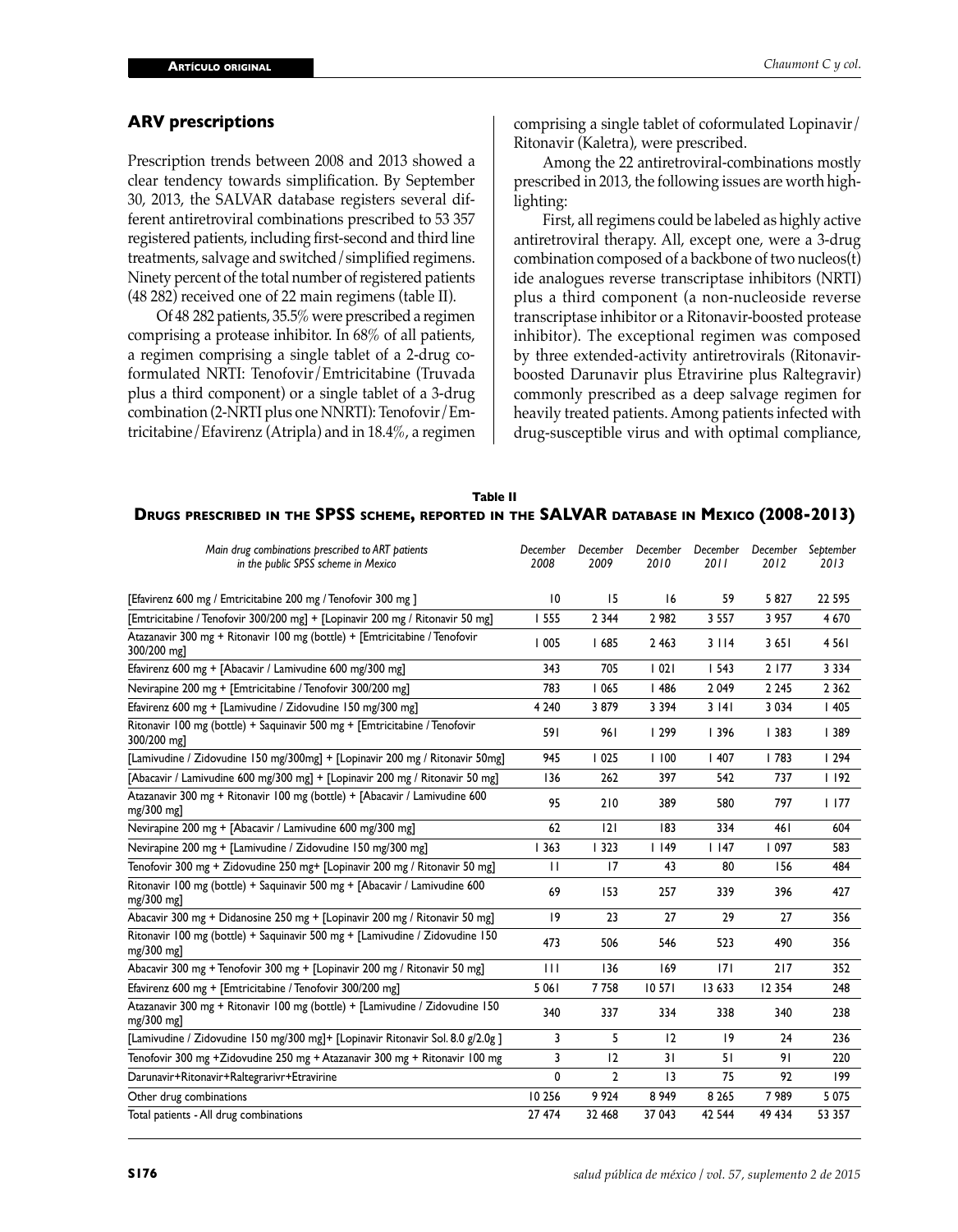high rates of maximal viral suppression and immune reconstitution could be expected with such drug combinations.

Second, 13 regimens —representing 90.5% of patients receiving one of these 22 combinations— were drug combinations commonly recommended as firstline therapy (for treatment naïve patients) according to 2012 national guidelines.<sup>26</sup> Four regimens were drug combinations commonly recommended as salvage therapy after the loss of virologic control (3% of patients). One regimen was a drug combination commonly prescribed as deep salvage therapy in heavily antiretroviral-experienced patients (0.5 % of patients). Four regimens were drug combinations less satisfactory than the preferred or alternative first-line antiretroviral regimens (6% of patients).

Third, no antiretroviral components (or drug combination) inadequate as initial therapy (because of its potential significant toxicity, significant inferior virologic efficacy, antagonism or limited clinical trial experience) were included.

In summary, in 2013, the vast majority of regimens prescribed to SPSS patients were made in accordance with national guidelines.

# **Comparison between Mexican and international procurement prices**

The international comparison showed that between 2007 and 2013, annual costs of treatment resulting from the CCNPM negotiated prices were on average higher than those paid by similar upper-middle income countries. Prices were also higher than those paid by lower-middle income countries. Finally, in some cases, CCNPM prices were also higher than those negotiated by high-income countries (table III).

The generic version of all the drugs studied was bought at significant lower prices by countries with similar income, leading to lower annual costs of treatment. For countries acquiring original versions of the patented drugs, the price paid by Mexico was usually higher than prices negotiated by upper-middle income countries, except Efavirenz and Atazanavir, which were purchased at a lower value. Although differences in Incoterms may explain part of this difference, it is unlikely it explains all of it, as prices paid by Mexico were sometimes up to five times higher than prices paid by similar countries.

# **Financial projections**

Projections show that by June 2018 the number of SPSS patients under treatment could reach between 72 149 and 87 972 patients (scenarios 1 and 2) while, based on historical rate, the cost of ART per patient should reach USD 2 725 by 2018 (figure 2). Therefore, total annual ARV expenditures would increase or stabilize between USD 197 and 240 million by 2018 (scenarios 1 and 2). In other words, the decrease in ARV prices will not be sufficient to compensate the increase of new patients (figure 3).

# **Discussion**

# **Summary and significance of findings**

The creation of the CCNPM in 2008 triggered hopes that it would permit better price negotiations and a more efficient control of ARV purchases. Five years on, this study found evidence that its achievements, although significant at the beginning, were not sufficient to curb ARV spending in the country. Price reductions obtained after 2008 have been minimal and therefore, only had a marginal effect on spending control, as they couldn't compensate for the number of patients in need of treatment, which more than doubled during the same period. Simple projections suggest that annual ARV spending will continue to rise, or merely stabilize by 2018 if no additional measure is taken.

In addition, the introduction of a drugs' formulary, which aligned Censida's procurement practices with national ART guidelines, has remained ineffective to negotiate price reductions with pharmaceutical companies after its initial introduction in 2009. As shown by Bautista-Arredondo and colleagues, between 1997 and 2001, ARV prescription practices across the public sector were largely inconsistent with clinical guidelines.<sup>27</sup> To the contrary, our study shows that by 2013, clinical prescriptions are mostly aligned with national guidelines. However, this simplification in prescription practices has not led to a reduction in ARV prices.

As a consequence, Mexico's ARV market is moving towards a simpler, more concentrated mix of products, which public institutions continue to pay at prices significantly higher than countries with similar incomes. These market characteristics mean Mexico has only a narrow set of options available to policy makers when it comes to controlling ARV purchases: initiatives to further improve prescription practices or to increase competition for the purchase of generic drugs are both likely to have a marginal impact on spending control.

However, the set of legal and structural options available to policy makers to bring patented drugs prices down is extremely limited. First, Mexico is a signatory of The Agreement on Trade-Related Aspects of Intellectual Property Rights (TRIPS), which regulates intellectual property protection and requires all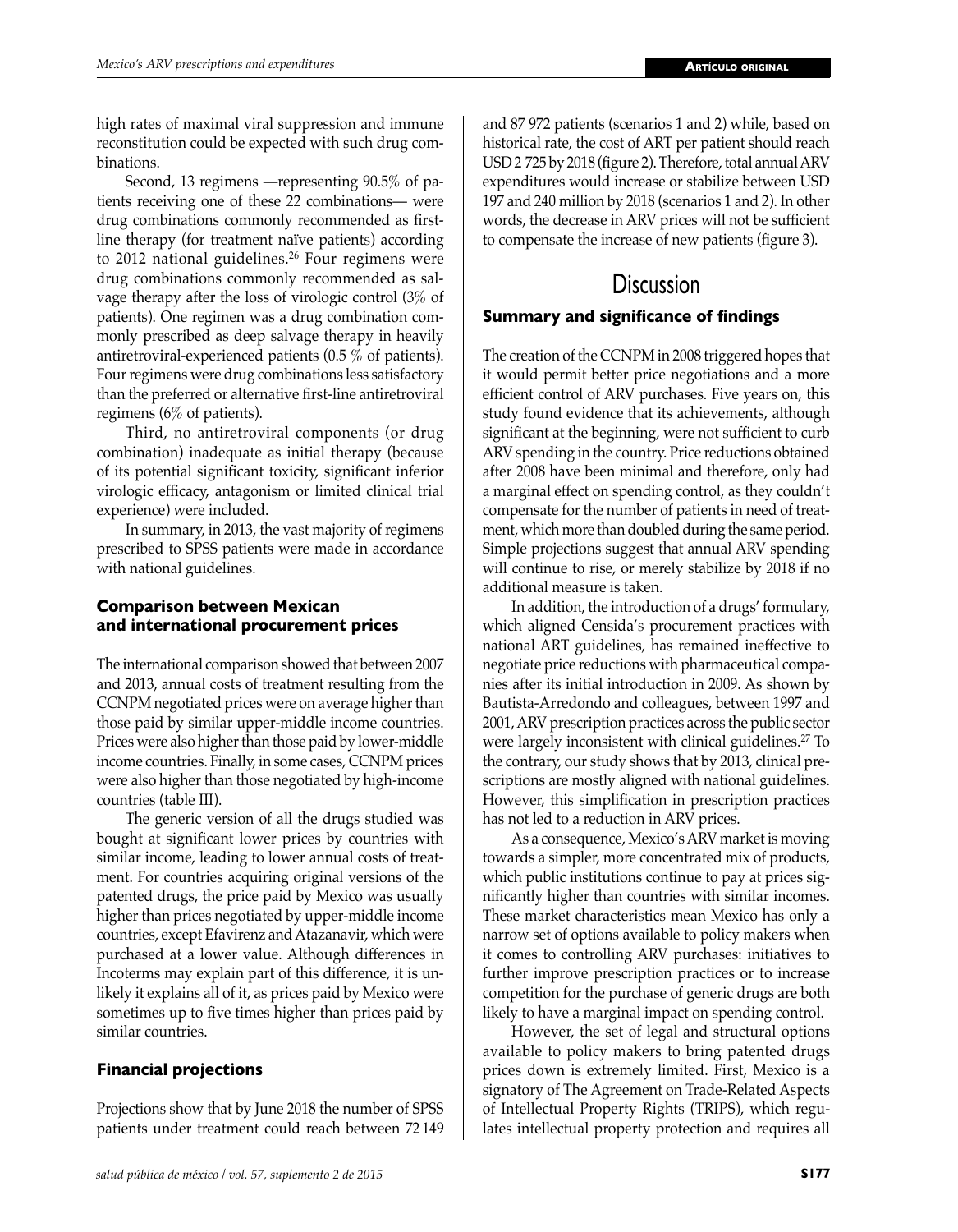|                                                                                                                                                          |                         |             |            |                                                |                  |               |                             | Comparison of average annual treatment cost per drug between Mexico and High, upper-middle<br>and lower-middle income countries (GPRM database 2007 to 2013 - adjusted in USD 2010)* |           |                      |                           |                     |                          |                         |                         |                     |
|----------------------------------------------------------------------------------------------------------------------------------------------------------|-------------------------|-------------|------------|------------------------------------------------|------------------|---------------|-----------------------------|--------------------------------------------------------------------------------------------------------------------------------------------------------------------------------------|-----------|----------------------|---------------------------|---------------------|--------------------------|-------------------------|-------------------------|---------------------|
|                                                                                                                                                          |                         |             |            | Originator version                             |                  |               |                             |                                                                                                                                                                                      |           |                      |                           | Generic version     |                          |                         |                         |                     |
| Name of drug<br>Atazanavir                                                                                                                               | 2007                    | 2008        | 2009       | $\overline{201}$                               | 2011             | 2012          | 2013                        | Total Period                                                                                                                                                                         | 2007      | 2008                 | 2009                      | 2010                | $\frac{1}{20}$           | 2012                    | 2013                    | <b>Total Period</b> |
| Mexico                                                                                                                                                   | 4 282                   | 3257        | 2586       | 2731                                           | 2822             | 2481          | 2629                        | 2970                                                                                                                                                                                 |           |                      |                           |                     |                          |                         |                         |                     |
| $\frac{0}{1}$                                                                                                                                            |                         |             | 2320 (     |                                                |                  |               |                             | 2320(1)                                                                                                                                                                              |           |                      |                           |                     | 248 (3)                  |                         |                         | 248 (3)             |
| UMIC                                                                                                                                                     | 526 (4)<br>$\sim$       | 5 06 1 (13) | 5 649 (13) | (47)<br>$\overline{1}$<br>$\mathbf{\tilde{c}}$ | <b>NO1) 815</b>  |               |                             | 181) 286 2                                                                                                                                                                           |           | 5 299 (1)            |                           |                     | $\frac{267(6)}{255(23)}$ | $\frac{269(8)}{272(6)}$ | $\frac{228(1)}{238(2)}$ | 767 (16)            |
| <b>LMIC</b>                                                                                                                                              |                         | 342(1)      | 2 774 (6)  |                                                |                  | 352(l)        |                             | 803(8)                                                                                                                                                                               |           |                      |                           | 307(4)              |                          |                         |                         | 265 (35)            |
| Mexico<br>Efavirenz                                                                                                                                      | 924                     | 519         | 412        | 435                                            | 464              | 386           | 402                         | 506                                                                                                                                                                                  |           |                      |                           |                     |                          |                         |                         |                     |
| )<br>도                                                                                                                                                   | 242 (6)                 | 234 (5)     | 237(3)     |                                                |                  |               |                             | 271 (16)                                                                                                                                                                             | 209 (15)  | (173(19)             | 122 (20)                  | 69 (17)             | 59 (10)                  | 43(2)                   |                         | 132 (83)            |
| <b>UMIC</b>                                                                                                                                              | 191) 986                | 496 (293)   | 360 (63)   | $\frac{370(2)}{280(44)}$                       | 441 (32)         |               |                             | 580 (593)                                                                                                                                                                            | 249 (62)  | $\sqrt{87}$ (27)     | $\frac{100}{(120)}$       | 76 (242)            | 66 (287)                 | 88 (82)                 | 4  ( 4)                 | 27 (1 034)          |
| LMIC                                                                                                                                                     | 542(51)                 | 551 (17)    | 397(8)     | (∓<br>$\frac{3}{3}$                            | 484(1)           |               |                             | 505(81)                                                                                                                                                                              | 240 (197) | $\frac{179}{245}$    | $\overline{115}$ (258)    | 71 (326)            | 65(246)                  | 59 (186)                | 54(13)                  | 117(147)            |
| Efavirenz+Emtricitabine+Tenofovir                                                                                                                        |                         |             |            |                                                |                  |               |                             |                                                                                                                                                                                      |           |                      |                           |                     |                          |                         |                         |                     |
| Mexico                                                                                                                                                   |                         |             |            |                                                |                  | 2272          | 2345                        | 2308                                                                                                                                                                                 |           |                      |                           |                     |                          |                         |                         |                     |
| )<br>도                                                                                                                                                   |                         |             |            |                                                |                  |               |                             |                                                                                                                                                                                      |           |                      |                           |                     | (1)                      | I56 (I)                 |                         | 174(2)              |
| UMIC                                                                                                                                                     |                         |             | (i) 119    |                                                | 868 (15)         |               |                             | 740 (16)                                                                                                                                                                             |           |                      |                           | 242 (3)             | 226 (6)                  | 186 (14)                | 143(5)                  | (87) 661            |
| LMIC                                                                                                                                                     |                         |             |            |                                                |                  |               |                             |                                                                                                                                                                                      |           | 725 (3)              | 243 (6)                   | 245 (34)            | 220(44)                  | 175(58)                 | I55 <sub>(7)</sub>      | 231(152)            |
|                                                                                                                                                          | 733(1)                  | 636 (9)     | 619 (16)   | ര<br>636                                       | 595(l)           |               |                             | 631 (30)                                                                                                                                                                             |           |                      | ۰                         | 54                  | 4                        | 58                      |                         | 152                 |
| Emtricitabine+Tenofovir                                                                                                                                  | 3565                    | 2613        | 2075       | 2081                                           | 2271             | 1820          | 2014                        | 2348                                                                                                                                                                                 |           |                      |                           |                     |                          |                         |                         |                     |
| Mexico                                                                                                                                                   |                         |             |            |                                                |                  |               |                             |                                                                                                                                                                                      |           |                      |                           |                     |                          |                         |                         |                     |
| $\frac{Q}{T}$                                                                                                                                            |                         |             |            |                                                |                  |               |                             |                                                                                                                                                                                      |           |                      |                           |                     | 112(1)                   | 72(1)                   |                         | 92(2)               |
| UMIC                                                                                                                                                     |                         |             |            |                                                |                  |               |                             |                                                                                                                                                                                      | 510(12)   | 456 (80)<br>337 (63) | $\frac{262(16)}{233(51)}$ | IS2 <sub>(85)</sub> | 9  (134)                 | 90(21)                  | $\frac{225(3)}{75(10)}$ | 202 (351)           |
| Lopinavir+Ritonavir<br><b>LMIC</b>                                                                                                                       |                         |             |            |                                                |                  |               |                             |                                                                                                                                                                                      | 336(21)   |                      |                           | 165 (86)            | $\overline{122}$ (55)    | 94 (63)                 |                         | $\frac{168(349)}{}$ |
| Mexico                                                                                                                                                   | 5571                    | 4773        | 3368       | o<br>$\bar{5}$                                 | 2870             | 2389          | 515<br>$\mathbf{\tilde{c}}$ | 3514                                                                                                                                                                                 |           |                      |                           |                     |                          |                         |                         |                     |
| $\frac{1}{2}$                                                                                                                                            | 1222(7)                 | 1404(8)     | 442 (12)   |                                                | 427(2)           |               |                             | 260 (29)                                                                                                                                                                             | 950 (3)   | $\sqrt{1388(1)}$     | 573 (3)                   | 426 (6)             | 405(4)                   | 266(1)                  |                         | (81) 665            |
| <b>UMIC</b>                                                                                                                                              | 394 (85)                | 286 (203)   | 316 (87)   | 956 (85)                                       | 454 (31)         | 383 (104)     | 277 (l)                     | 103 (596)                                                                                                                                                                            | 1860(3)   | 169(11)              | 663 (27)                  | 473 (48)            | 420 (38)                 | 353 (23)                |                         | 577 (150)           |
| <b>NIC</b>                                                                                                                                               | $(511)$ 086             | 831 (107)   | 786 (92)   | $\overline{2}$<br>627(                         | $\frac{547}{68}$ | 448 (18)      | 254(2)                      | 736 (477)                                                                                                                                                                            | 903 (14)  | 652 (37)             | $\frac{521(48)}{2}$       | 442 (104)           | 409 (79)                 | 333 (63)                | 272(13)                 | 461 (358)           |
| Mexico<br>Ritonavir                                                                                                                                      | <b>1015</b>             | 957         | 714        | $\frac{8}{7}$                                  | 704              | $\frac{8}{6}$ | \$48                        | 768                                                                                                                                                                                  |           |                      |                           |                     |                          |                         |                         |                     |
| UMIC                                                                                                                                                     |                         |             |            |                                                |                  |               |                             |                                                                                                                                                                                      | 258(3)    | (5000)               | 371(3)                    |                     | 180(5)                   | 206 (8)                 |                         | 216(21)             |
| <b>LMIC</b>                                                                                                                                              |                         |             |            |                                                |                  |               |                             |                                                                                                                                                                                      | 67(2)     | $(+)$ 56             | 105(1)                    | 81(3)               | $(11)$ 661               | 169(6)                  |                         | 169 (27)            |
| Tenofovir                                                                                                                                                |                         |             |            |                                                |                  |               |                             |                                                                                                                                                                                      |           |                      |                           |                     |                          |                         |                         |                     |
| Mexico                                                                                                                                                   | 2376                    | 2263        | 1796       | 1898                                           | 1939             | 7 9           | <b>1785</b>                 | 1907                                                                                                                                                                                 |           |                      |                           |                     |                          |                         |                         |                     |
| )<br>도                                                                                                                                                   | $\frac{254(1)}{292(9)}$ | 247(5)      |            |                                                |                  |               |                             | 226 (6)                                                                                                                                                                              | 214(3)    | 201 (2)              | $\overline{150}$ (4)      | 96(4)               | 82(l)                    | 69(1)                   |                         | 147(15)             |
| UMIC                                                                                                                                                     |                         | 375 (14)    | 362 (32)   | 237                                            | 317(2)           |               |                             | 335 (70)                                                                                                                                                                             | 237 (32)  | 225 (122)            | 169 (38)                  | 15(147)             | 87 (142)                 | 63 (21)                 | 118(5)                  | 134 (507)           |
| <b>LMIC</b>                                                                                                                                              | $\frac{268}{40}$        | 307 (10)    | 300 (18)   | മിള<br>$\overline{7}$                          |                  |               |                             | 27 (73)                                                                                                                                                                              | 210 (29)  | (69) 181             | 135(58)                   | 93 (97)             | 82 (77)                  | 60 (33)                 | 53 (6)                  | 3 (369)             |
| * Numbers in () correspond to the number of observations for each year. Raltegavir is not presented here due to the lack of information in the database  |                         |             |            |                                                |                  |               |                             |                                                                                                                                                                                      |           |                      |                           |                     |                          |                         |                         |                     |
| HIC: High-income countries, according to World Bank classification                                                                                       |                         |             |            |                                                |                  |               |                             |                                                                                                                                                                                      |           |                      |                           |                     |                          |                         |                         |                     |
| UMIC: Upper middle-income countries, according to World Bank classification<br>LMIC: Low middle-income countries, according to World Bank classification |                         |             |            |                                                |                  |               |                             |                                                                                                                                                                                      |           |                      |                           |                     |                          |                         |                         |                     |
|                                                                                                                                                          |                         |             |            |                                                |                  |               |                             |                                                                                                                                                                                      |           |                      |                           |                     |                          |                         |                         |                     |

**Artículo origin l a**

**Table III**

Table III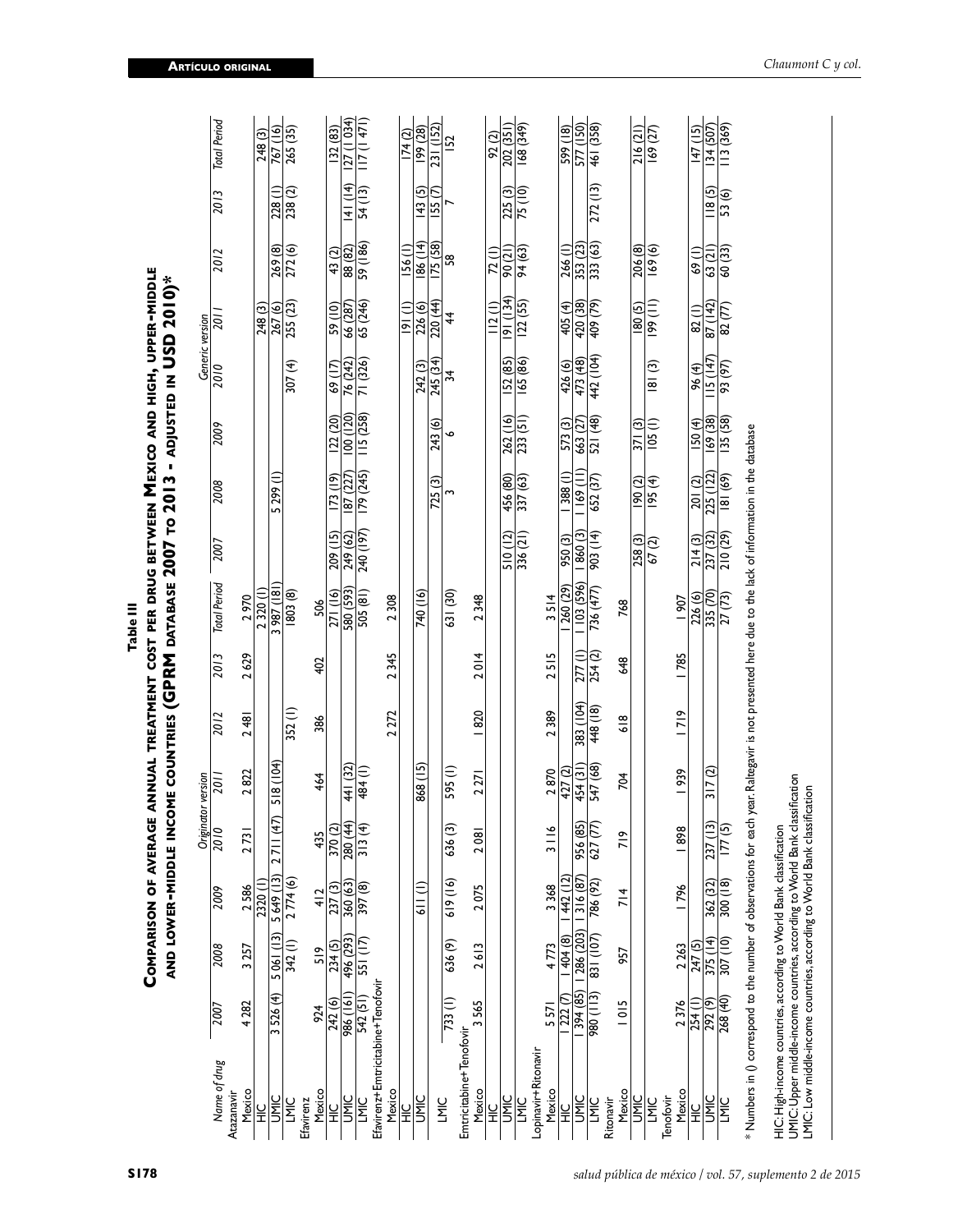

Source: reference 25

**Figure 2. Evolution of total annual ART costs and number of patients on treatment between 2008 and 2018 in Mexico (nominal USD)**

signatories to introduce 20-year patents in all fields of technology.<sup>28</sup> The TRIPS provides limited flexibilities to bend intellectual property rules in specific public health cases, but Mexico's compliance with the North American Free Trade Agreement (NAFTA) limits its ability to use them. In particular, this means that Mexico can't use the sole argument of excessive prices to make use of obligatory licenses to override patent monopoly and allow generic manufacturers to produce and market affordable versions of patented drugs.

In addition, internal Mexican laws related to intellectual property as well as the registration and procurement of medicines limit widely its possibilities to bring ARV prices down. For example, Mexican law does not allow drug importation from providers outside Mexico except from the patent owner or authorized licensee; meaning public institutions can't import patented drugs from countries acquiring them at cheaper prices. For the same reason, Mexico can't import patented drugs through the Pan-American Health Organization

(PAHO)'s Strategic Fund, which helps negotiate low ARV prices for its members States. Current regulations regarding clinical data protection also prevent generic companies to access clinical trial results for five years, meaning any company willing to enter the market would have to perform new trials to prove drug efficacy during this period. This mechanism favors producers of patented drugs, as it usually limits market competition even when patents have already expired. In other words, the current set of international and national laws and treaties applicable to Mexico impedes its policy makers to use existing legal mechanisms to bring ARV prices down.

Fortunately, indirect changes to the legal and structural regulations can also influence future ARV price negotiations. For example, mechanisms guiding intellectual property implementation and violations could be strengthened to prevent abuses from pharmaceutical companies. This could lead to a better control of existing practices such as "evergreening", by which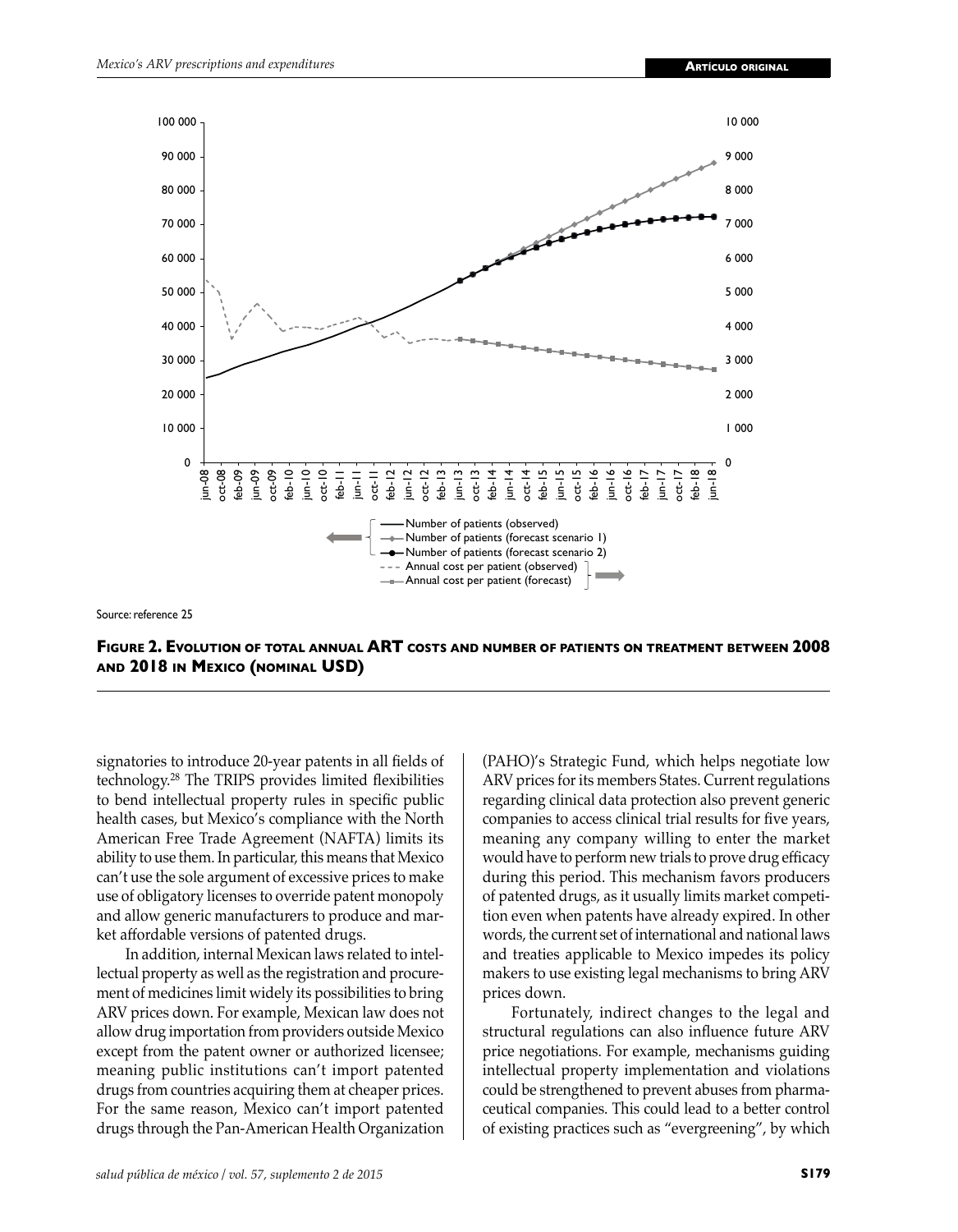

Source: reference 25

## **Figure 3. Projected and observed ARV expenditures borne by Censida in Mexico between 2008 and 2013 (nominal USD)**

pharmaceutical companies operate minor variations to their products to extend patent monopolies and prevent the entry of competitors into the market. Other reforms include tightening the criteria for medicines to be included in the SPSS essential medicines list, reducing the data exclusivity period's length, or imposing tighter economic criteria for the commercial registration of new drugs or inclusion in the SPSS list of essential medicines. Both Censida and the CCNPM have a role to play in driving forward these structural and legal reforms.

In particular, the following policy reforms could impact ARV price negotiations in Mexico:

- Modify existing guidelines to include a new drug's ceiling price and/or a new criteria measuring its financial impact on government's expenditures to evaluate its inclusion in the SPSS list of essential medicines.
- Align procurement calendars between Censida and other public institutions to increase the government's negotiation power with pharmaceutical companies, both for patented and generic drugs.
- Strengthen Censida's leadership, both in terms of procurement mechanisms within the MoH and as part of the CCNPM.
- Better understand how transport, customs and distribution affect final ARV prices, to prevent pharmaceutical's double exclusivity on patent and distribution.

#### **Limitations**

This study presents data from the SPSS, which only covers 60% of all patients on ARV treatment in the country, as data from other major public institutions could not be secured. As such, our results are not representative of all public ARV purchases at national level. Analysis of data from these alternative public institutions is essential to get a more precise picture of ARV prescriptions and purchase practices at the national level.

In addition, our financial projections do not present a precise modeling of future spending, as it assumes the mix of ARV prescribed will remain equal in the future. Therefore, it does not take into account changes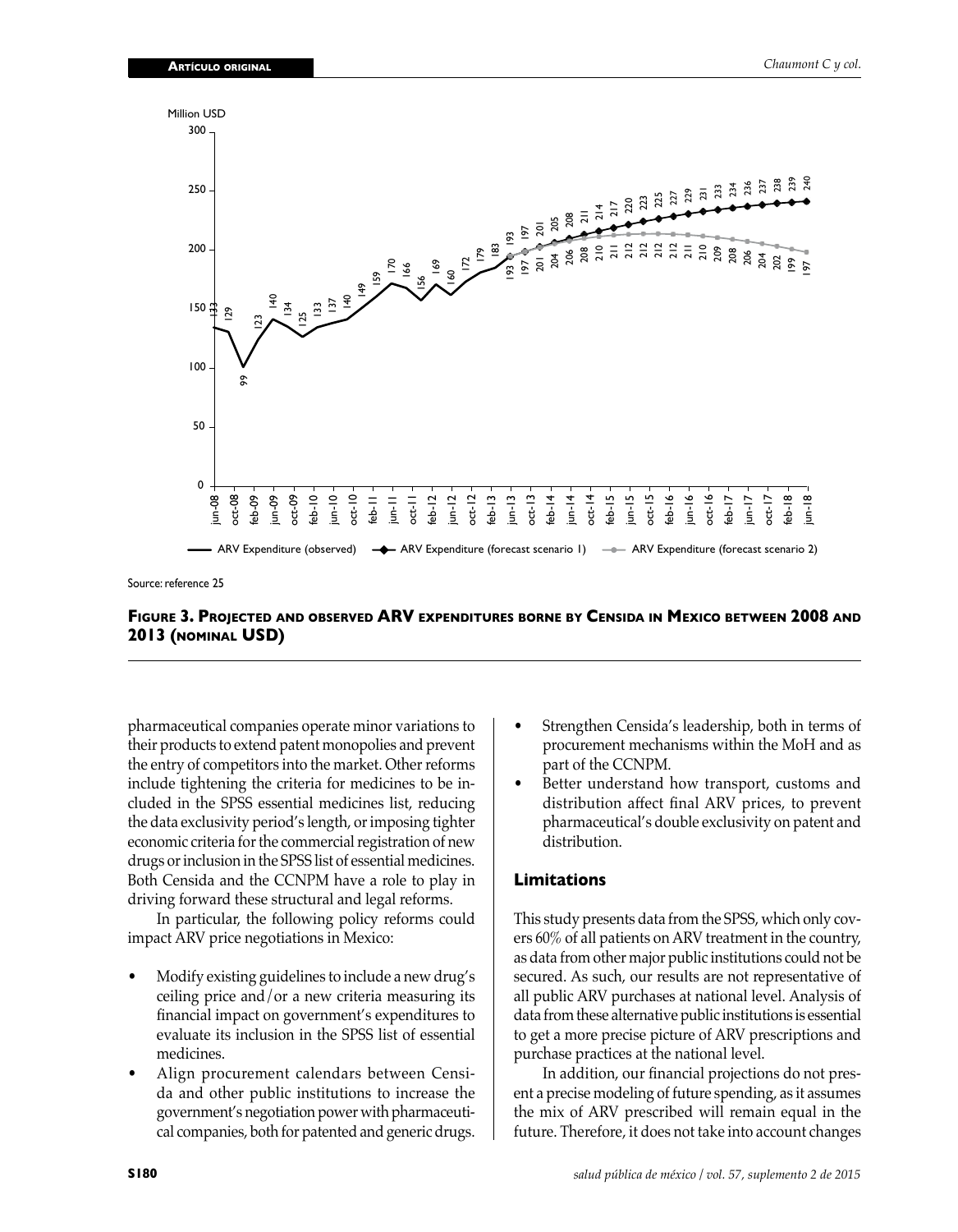in prescription guidelines after 2012, drug innovations or changes in policies potentially affecting the number of patients in first, second and third line treatment.

Finally, despite being the most complete database available on international procurement transactions, GPRM provides little information regarding transactions made by upper-middle income countries. Therefore, comparisons with a wide range of countries could not be performed. Differences in Incoterms also slightly distort the comparison —although they don't change its general conclusion.

# **Conclusion**

Like many upper middle-income countries with concentrated HIV epidemics, Mexico faces a complex situation: its level of income does not allow it to access preferred pricing schemes or benefit from global initiatives for ARV procurement, which would allegedly lighten the burden ARV purchases represent for its public finances. At the same time, it lacks the legal flexibility to implement cheaper alternatives, such as compulsory licenses.

This study has brought further lights to the issue of ARV purchases and prescription in Mexico by showing that the market for ARV drugs in Mexico tends to become simpler and more in line with prescription guidelines, meaning that most of the ARV expenditures is now concentrated on a small number of patented drugs, for which procurement and purchasing processes are tightly regulated. To maximize purchase efficiency, policy makers should focus on finding long-term legal and political safeguards to counter the high prices imposed by pharmaceutical companies. Only then can Mexico expect to curb its future ARV expenditures.

# **Acknowledgments**

The authors would like to thank Censida for supporting the study financially.

*Declaration of conflict of interests:* Dr. Juan José Calva has worked as a consultant for Janssen Pharmaceutical, MSD and GSK-ViiV Healthcare. He also received financial support to participate in scientific congresses organized by Abbott/Abbvie and MSD and was a speaker for BMS and Stendhal. The other authors declare that they have no competing interests.

# **References**

1. Centro Nacional para la Prevención y el Control del VIH/sida. El VIH/ sida en México en 2012. Mexico: Censida, 2012. 2. Frenk J, González-Pier E, Gómez-Dantés O, Lezana MA, Knaul MF. Comprehensive reform to improve health system performance in

Mexico. Lancet 2006;368:1524-1534 doi: 10.1016/S0140-6736(06)69564-0 pmid:17071286.

3. Bonilla-Chacín ME, Aguilera N. UNICO Studies Series. The Mexican Social Protection System in Health. Washington, DC: The World Bank, 2013. 4. Wirtz VJ, Santa-Ana-Téllez Y, Trout C, Kaplan A. Allocating scarce financial resources for HIV treatment: benchmarking prices of antiretroviral medicines in Latin America. Health Policy Plan 2012;27:638-648. 5. Médecins Sans Frontières. Untangling the web of antiretroviral price

reductions. 16<sup>th</sup> ed. Paris: MSF, 2013.

6. Pan American Health Organization. Antiretroviral treatment in the spotlight: a public health analysis in Latin America and the Caribbean. Washington, DC: PAHO, 2013.

7. Bendavid E, Leroux E, Bhattacharya J, Smith N, Miller G. The relation of price of antiretroviral drugs and foreign assistance with coverage of HIV treatment in Africa: retrospective study. BMJ 2010;341:c6218.

8. Lucchini, S, Ciss B, Duran S, de Cenival M, Comiti C, Gaudry M, *et al*. Decrease in prices of antiretroviral drugs for developing countries: from political "philanthropy" to regulated markets. Paris: ANRS, 2003:169-211. 9. Vasan A, Hoos D, Mukherjee J, Farmer P, Rosenfield A, Perriëns J. The pricing and procurement of antiretroviral drugs: an observational study of data from the Global Fund. Bull World Health Organ 2006;84(5):393-398. 10. Wirtz V, Forsythe S, Valencia-Mendoza A, Bautista-Arredondo S. Factors influencing global antiretroviral procurement prices. BMC Public Health 2009;9(suppl 1):S6.

11. Waning B, Kaplan W, King A, Lawrence D, Leufkens H, Fox M. Global strategies to reduce the price of antiretroviral medicines: evidence from transactional databases. Bull World Health Organ 2009;87:520-528.

12. Adesina A, Wirtz VJ, Dratler S. Reforming antiretroviral price negotiations and public procurement: the Mexican experience. Health Policy Plan 2012;28(1):1-10.

13. Gómez-Dantés O, Wirtz VJ, Reich M, Terrazasc P, Ortiz M. A new entity for the negotiation of public procurement prices for patented medicines in Mexico. Bull World Health Organ 2012;90:788-792.

14. Centro Nacional para la prevención y el control del VIH/SIDA (Censida). Guía de manejo antiretroviral de las personas con VIH. 6<sup>th</sup> ed. Mexico: Censida, 2014.

15. Neumann PJ. Evidence-based and value-based formulary guidelines. Health Affairs 2004;23(1):124-134.

16. Moon S, Jambert E, Childs M, von Schoen-Angerer T. A win-win solution?: a critical analysis of tiered pricing to improve access to medicines in developing countries. Global Health 2011;7:39.

17. Médecins Sans Frontières. Untangling the web of antiretroviral price reductions. 15<sup>th</sup> ed. Paris: MSF, 2012.

18. World Health Organization. Consolidated guidelines on the use of antiretroviral drugs for treating and preventing HIV infection: recommendations for a public health approach. Geneva: WHO, 2013.

19. Waning B, Kyle M, Diedrichsen E, Soucy L, Hochstadt J, Bärnighausen T, *et al*. Intervening in global markets to improve access to HIV/AIDS treatment: an analysis of international policies and the dynamics of global antiretroviral medicines markets. Global Health 2010;6:9.

20. Ministry of Health, Economic Analysis Unit. Costos de la terapia antirretroviral y su impacto en el financiamiento público. Mexico: 2011 [accessed on January 28, 2015]. Available at: http://www.censida.salud.gob. mx/congreso2011/Presentacion\_CongresoVIH\_Tabasco\_v270711.pdf 21. Comisión Nacional de Protección Social en Salud. Fideicomiso del Sistema de Protección Social en Salud. Auditoría Financiera y de Cumplimiento N° 11-0-12U00-02-0428 DS-056 [accessed on January 28, 2015]. Available at: http://www.asf.gob.mx/trans/informes/ir2011i/Grupos/Desarrollo\_Social/2011\_0428\_a.pdf.

22. Secretaría de Salud, Subsecretaría de Prevención y Promoción de la Salud, Centro Nacional para la Prevención y el Control del VIH y el Sida. Sistema de Administración y Logística de ARV (SALVAR) [base de datos en Internet]. México: Censida, 2006 [accessed on March 1, 2014]. Available at: http://www.censida.salud.gob.mx/interior/atencion/bol\_salvar.html